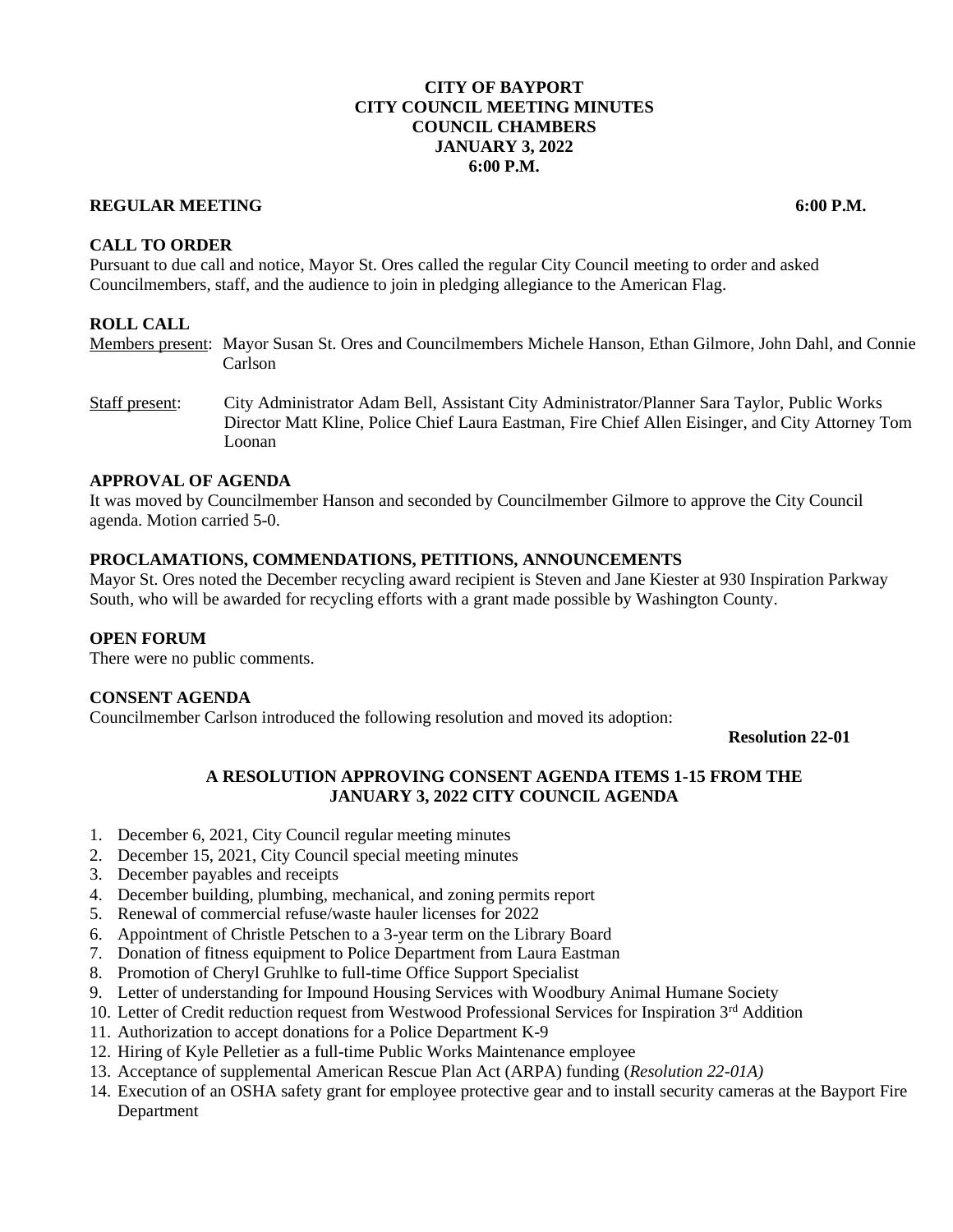15. Designation of Bayport Fire Department, 1012 5<sup>th</sup> Ave. N., as the polling place for 2022 election(s) effective December 31, 2021

The motion for adopting the foregoing resolution was duly seconded by Councilmember Dahl and upon roll call being taken thereon, the following voted via voice:

| Susan St. Ores - aye | Connie Carlson- aye |  |
|----------------------|---------------------|--|
| Michele Hanson -aye  | John Dahl - aye     |  |

Ethan Gilmore - aye

#### **PUBLIC HEARINGS**

There were no public hearings.

#### **UNFINISHED BUSINESS**

There was no unfinished business.

#### **NEW BUSINESS**

1. Consider an amendment to Chapter 30 – Fire Prevention and Protection of the Bayport City Code of Ordinances related to the addition of a Public Safety Distributed Antenna System (DAS) to facilitate first responder communication: Fire Chief Eisinger summarized the proposed ordinance amendment to Chapter 30, incorporating Appendix P -Emergency Responder Radio Coverage of the 2020 Minnesota State Fire Code. This appendix enables local agencies to require the review of radio coverage in existing or new buildings and require the building owners to add appropriate devices (repeaters, added antenna, etc.) to provide adequate emergency responder radio coverage in the building. The requirement would be applied to new construction or specific reconstruction of commercial or institutional buildings. Discussion followed on the cost to implement this type of change and criteria for determining on a case by case basis when it would be required. Depending on the specific circumstances involved, the costs could be significant, but the regulations allow the city to work with the property owners on the implementation parameters and timeframe for compliance.

Councilmember Dahl introduced the following ordinance and moved its adoption:

**Ordinance 883**

## **AN ORDINANCE OF THE CITY OF BAYPORT, WASHINGTON COUNTY, MINNESOTA AMENDING CHAPTER 30 – FIRE PREVENTION AND PROTECTION OF THE BAYPORT CITY CODE OF ORDINANCES**

The motion for adopting the foregoing ordinance was duly seconded by Councilmember Carlson and upon roll call being taken thereon, the following voted via voice:

| Susan St. Ores - aye | Connie Carlson- aye | Ethan Gilmore - aye |
|----------------------|---------------------|---------------------|
| Michele Hanson -aye  | John Dahl $-$ aye   |                     |

It was moved by Councilmember Dahl and seconded by Councilmember Hanson to approve a summary of publication for an amendment to Chapter 30 – Fire Prevention and Protection of the Bayport City Code of Ordinances and upon roll call being taken thereon, the following vote via voice:

| Susan St. Ores - aye | Connie Carlson- aye | Ethan Gilmore - aye |
|----------------------|---------------------|---------------------|
| Michele Hanson -aye  | John Dahl $-$ aye   |                     |

2. Consider appointments, designations, and City Council liaison assignments for 2022: Administrator Bell reviewed the appointments and designations from 2021, noting that no changes were recommended for 2022. Individual Councilmember liaison assignments were agreed to, as follows:

Middle St. Croix Watershed John Dahl Susan St. Ores, alternate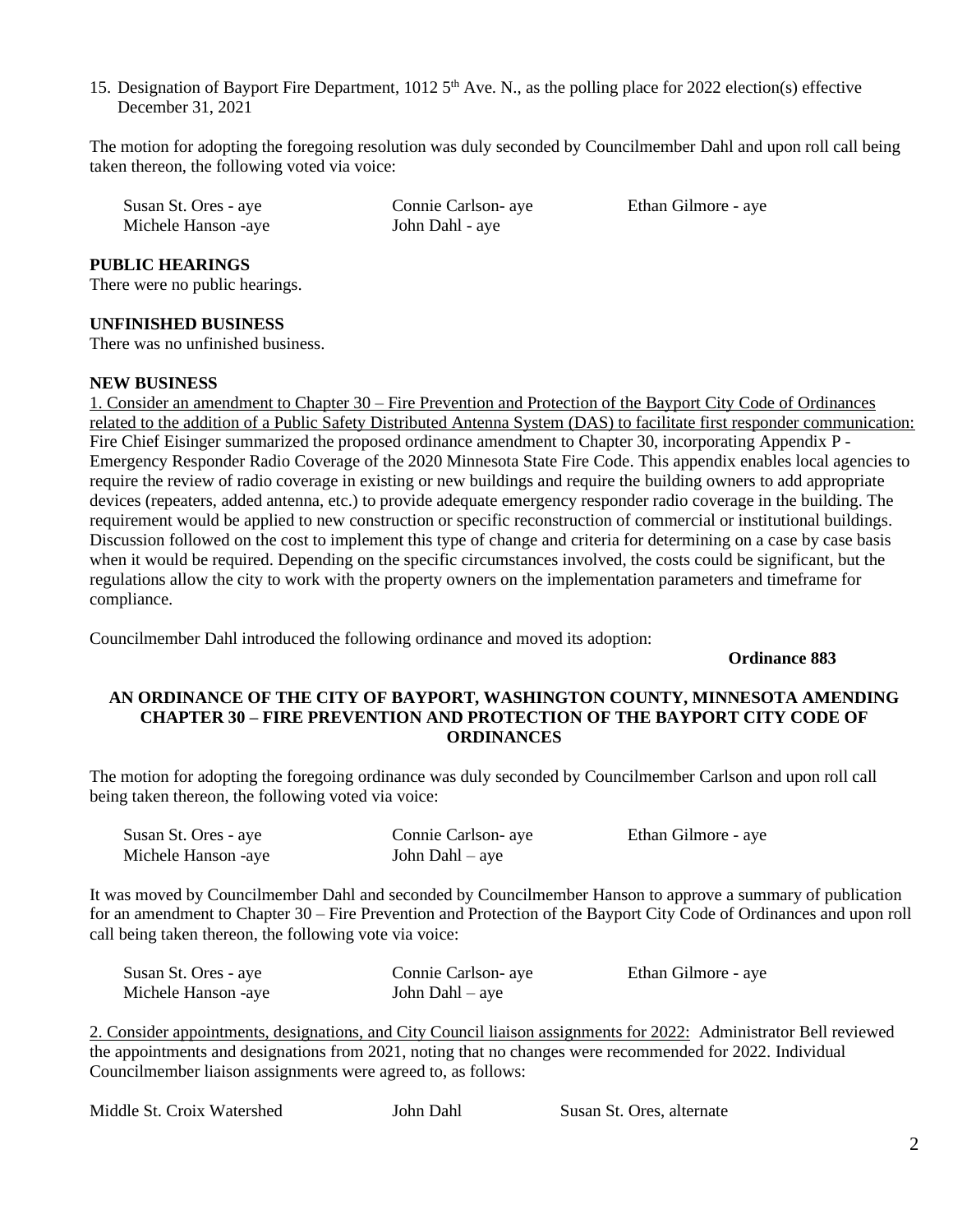| <b>Planning Commission</b>                           | Michele Hanson | Connie Carlson, alter  |
|------------------------------------------------------|----------------|------------------------|
| Library Board                                        | Connie Carlson | Susan St. Ores, altern |
| Cable Commission                                     | Ethan Gilmore  | Michele Hanson, alte   |
| <b>Andersen Citizen Advisory</b>                     | Michele Hanson | John Dahl, alternate   |
| Lake Elmo Airport Advisory Commission Susan St. Ores |                | John Dahl, alternate   |

son, alternate res, alternate nson, alternate

It was moved by Councilmember Carlson and seconded by Councilmember Hanson to approve the 2022 appointments, designations, and City Council liaison assignments and upon roll call being taken thereon, the following vote via voice:

| Susan St. Ores - aye | Connie Carlson- aye | Ethan Gilmore - aye |
|----------------------|---------------------|---------------------|
| John Dahl - aye      | Michele Hanson -aye |                     |

3. Consider City Council regular meeting dates for 2022: Administrator Bell reviewed the proposed meeting dates, noting the regular July and September meetings need to be rescheduled, due to the Independence and Labor Day holidays. He also suggested rescheduling the November meeting date to avoid conflicting with preparation for the General Election. Following discussion, it was agreed to designate July 11, September 12, and November 1 as alternative meeting dates. All other meetings would be held on the first Monday of the month.

It was moved by Councilmember Hanson and seconded by Councilmember Dahl to approve to the City Council regular meeting dates for 2022 and upon roll call being taken thereon, the following vote via voice:

| Susan St. Ores - aye | Connie Carlson- aye | Ethan Gilmore - aye |
|----------------------|---------------------|---------------------|
| John Dahl - aye      | Michele Hanson -aye |                     |

## **CITY COUNCIL LIAISON REPORTS**

Councilmember Carlson reported on the December 14 Library Board meeting which included discussion of the RFP for the Library remodel project and updates on programs and events. The next Library Advisory Committee meeting will be held on January 4, then monthly thereafter.

Councilmember Hanson reported that she has been attending the Library Advisory Committee meetings, and she also recently attended the Greater Stillwater Chamber of Commerce holiday mixer event and gingerbread-making competition with fellow councilmembers on December 11.

# **STAFF/CITY ADMINISTRATOR REPORTS**

Fire Chief Eisinger reviewed annual call volume statistics by community and time of day, as well as recent training activities and events. He reminded the public to watch out for ice on sidewalks, driveways, and parking lots.

Police Chief Eastman reviewed annual call volume, noted the Toys for Tots campaign was a huge success and the department has begun discussion on developing a succession plan for the chief's upcoming retirement. She reviewed the reinstatement of the department K-9 program, which would be funded by donations.

Public Works Director Kline reviewed recent projects, including box culvert replacement, booster station upgrades, and the hiring process for a new maintenance worker to replace Tim Gardner upon his upcoming retirement. He reminded residents to remove parked vehicles and refuse containers from the street to facilitate efficient and effective snow removal.

Assistant City Administrator/Planner Taylor reported on completing various administrative year-end tasks and preparing for 2022. She noted the promotion of Cheryl Gruhlke to the full-time Office Support Specialist position and that a draft of the next edition of the city's print newsletter Bayport News is in process. The Allen S. King Plant Advisory Panel meetings have concluded. A formal presentation of the panel's findings and recommendations regarding the decommissioning of the plant to the Oak Park Heights City Council is slated for January.